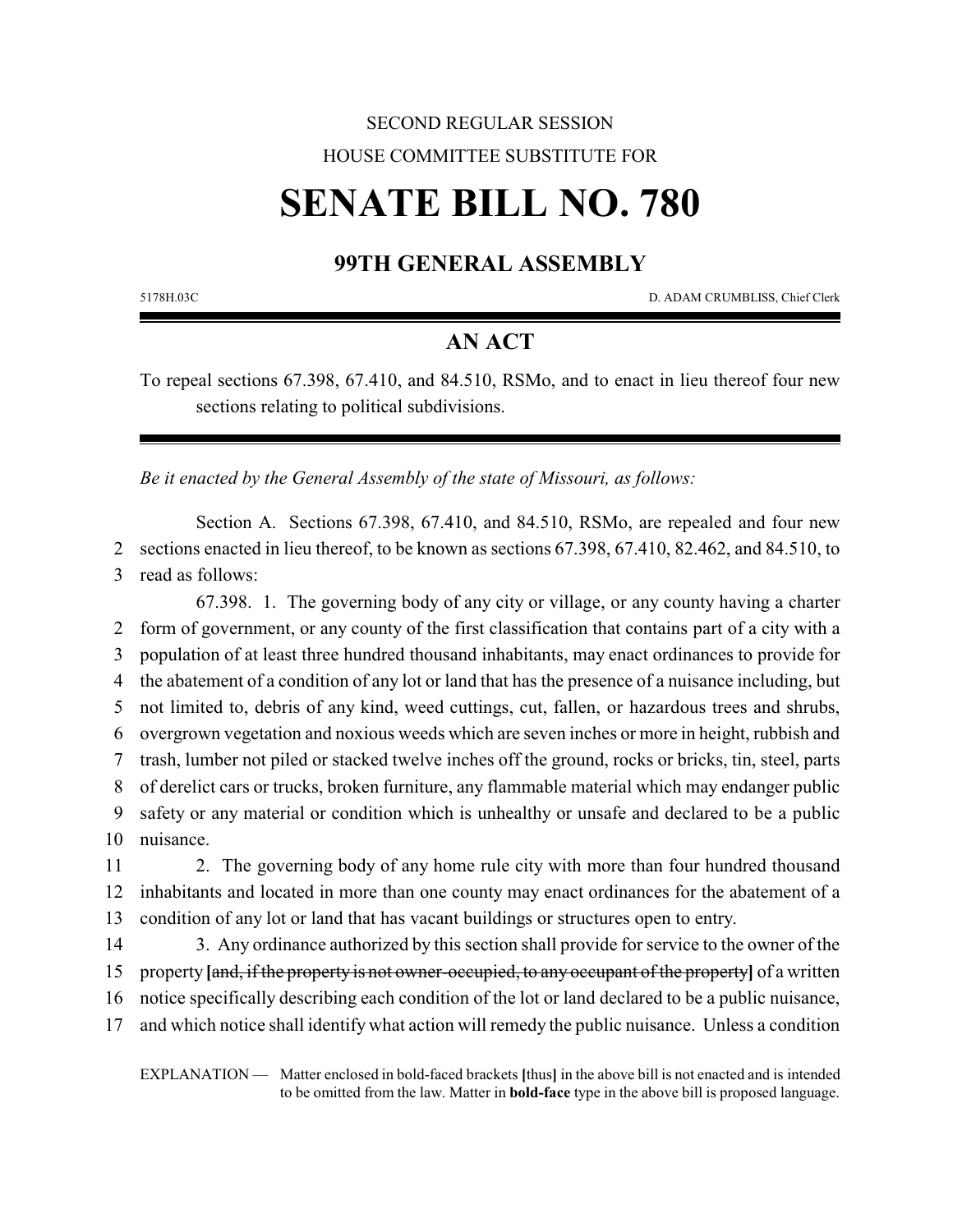presents an immediate, specifically identified risk to the public health or safety, the notice shall provide a reasonable time, not less than ten days, in which to abate or commence removal of each condition identified in the notice. Written notice may be given by personal service or by first-class mail to **[**both the occupant of the property at the property address and**]** the owner at the last known address of the owner**[**, if not the same**]**. Upon a failure of the owner to pursue the removal or abatement of such nuisance without unnecessary delay, the building commissioner or designated officer may cause the condition which constitutes the nuisance to be removed or abated. If the building commissioner or designated officer causes such condition to be removed or abated, the cost of such removal or abatement and the proof of notice to the owner of the property shall be certified to the city clerk or officer in charge of finance who shall cause the certified cost to be included in a special tax bill or added to the annual real estate tax bill, at the collecting official's option, for the property and the certified cost shall be collected by the city

 collector or other official collecting taxes in the same manner and procedure for collecting real estate taxes. If the certified cost is not paid, the tax bill shall be considered delinquent, and the collection of the delinquent bill shall be governed by the laws governing delinquent and back taxes. The tax bill from the date of its issuance shall be deemed a personal debt against the owner and shall also be a lien on the property from the date the tax bill is delinquent until paid.

67.410. 1. Except as provided in subsection 3 of this section, any ordinance enacted pursuant to section 67.400 shall:

 (1) Set forth those conditions detrimental to the health, safety or welfare of the residents of the city, town, village, or county the existence of which constitutes a nuisance;

 (2) Provide for duties of inspectors with regard to such buildings or structures and shall provide for duties of the building commissioner or designated officer or officers to supervise all inspectors and to hold hearings regarding such buildings or structures;

 (3) Provide for service of adequate notice of the declaration of nuisance, which notice shall specify that the property is to be vacated, if such be the case, reconditioned or removed, listing a reasonable time for commencement; and may provide that such notice be served either by personal service **[**or**] ,** by certified mail, return receipt requested, **or by a private delivery service that is substantially equivalent to certified mail,** but if service cannot be had by either of these modes of service, then service may be had by publication. The ordinances shall further provide that the owner, occupant, lessee, mortgagee, agent, and all other persons having an interest in the building or structure as shown by the land records of the recorder of deeds of the county wherein the land is located shall be made parties;

 (4) Provide that upon failure to commence work of reconditioning or demolition within the time specified or upon failure to proceed continuously with the work without unnecessary delay, the building commissioner or designated officer or officers shall call and have a full and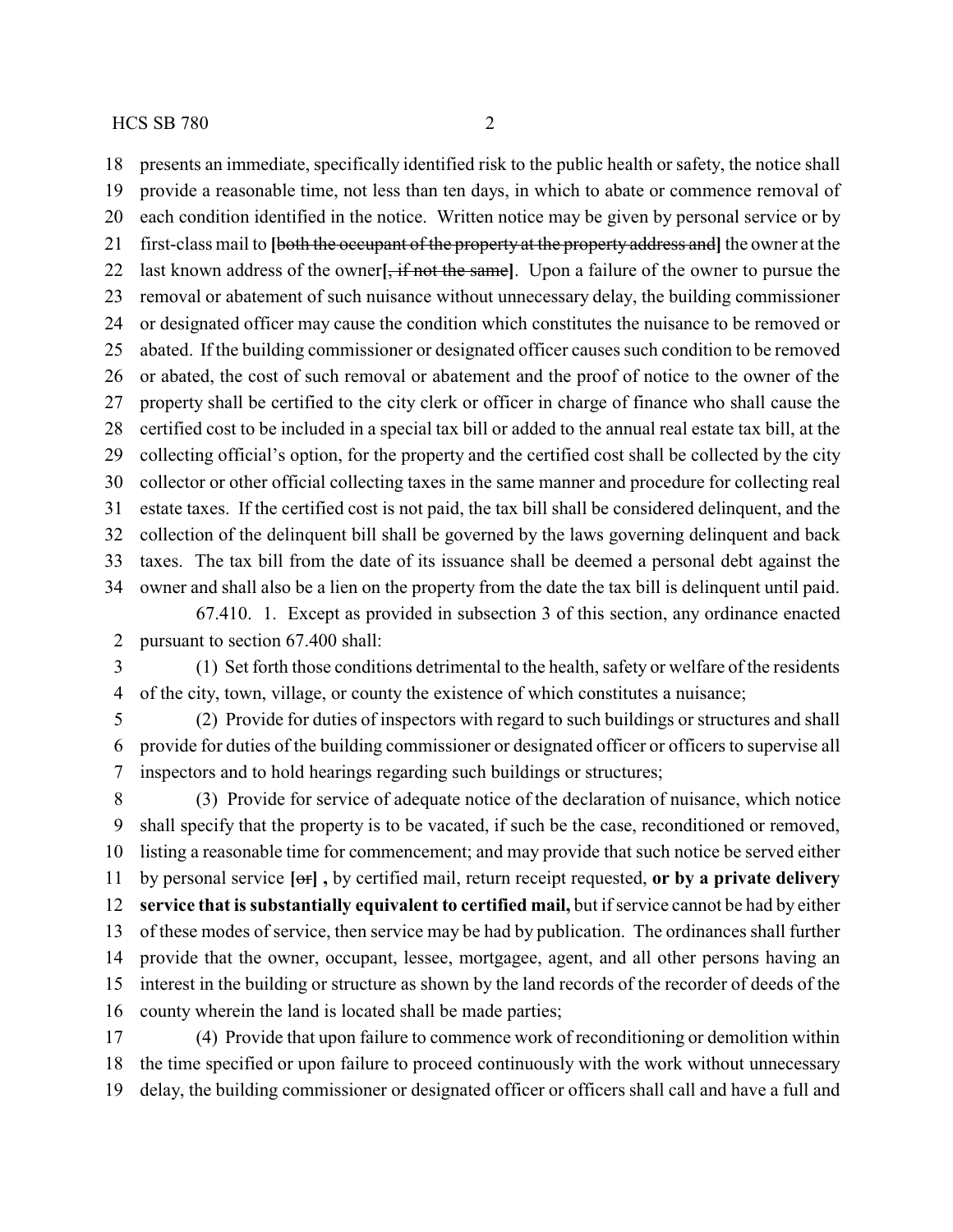adequate hearing upon the matter, giving the affected parties at least ten days' written notice of the hearing. Any party may be represented by counsel, and all parties shall have an opportunity to be heard. After the hearings, if the evidence supports a finding that the building or structure is a nuisance or detrimental to the health, safety, or welfare of the residents of the city, town, village, or county, the building commissioner or designated officer or officers shall issue an order making specific findings of fact, based upon competent and substantial evidence, which shows the building or structure to be a nuisance and detrimental to the health, safety, or welfare of the residents of the city, town, village, or county and ordering the building or structure to be demolished and removed, or repaired. If the evidence does not support a finding that the building or structure is a nuisance or detrimental to the health, safety, or welfare of the residents of the city, town, village, or county, no order shall be issued;

 (5) Provide that if the building commissioner or other designated officer or officers issue an order whereby the building or structure is demolished, secured, or repaired, or the property is cleaned up, the cost of performance shall be certified to the city clerk or officer in charge of finance, who shall cause a special tax bill or assessment therefor against the property to be prepared and collected by the city collector or other official collecting taxes, unless the building or structure is demolished, secured or repaired by a contractor pursuant to an order issued by the city, town, village, or county and such contractor files a mechanic's lien against the property where the dangerous building is located. The contractor may enforce this lien as provided in sections 429.010 to 429.360. Except as provided in subsection 3 of this section, at the request of the taxpayer the tax bill may be paid in installments over a period of not more than ten years. The tax bill from date of its issuance shall be deemed a personal debt against the property owner and shall also be a lien on the property until paid. A city not within a county or a city with a population of at least four hundred thousand located in more than one county, notwithstanding any charter provision to the contrary, may, by ordinance, provide that upon determination by the city that a public benefit will be gained the city may discharge the special tax bill, including the costs of tax collection, accrued interest and attorneys fees, if any.

 2. If there are proceeds of any insurance policy based upon a covered claim payment made for damage or loss to a building or other structure caused by or arising out of any fire, explosion, or other casualty loss, the ordinance may establish a procedure for the payment of up to twenty-five percent of the insurance proceeds, as set forth in this subsection. The order or ordinance shall apply only to a covered claim payment which is in excess of fifty percent of the face value of the policy covering a building or other structure:

 (1) The insurer shall withhold from the covered claim payment up to twenty-five percent of the covered claim payment, and shall pay such moneys to the city to deposit into an interest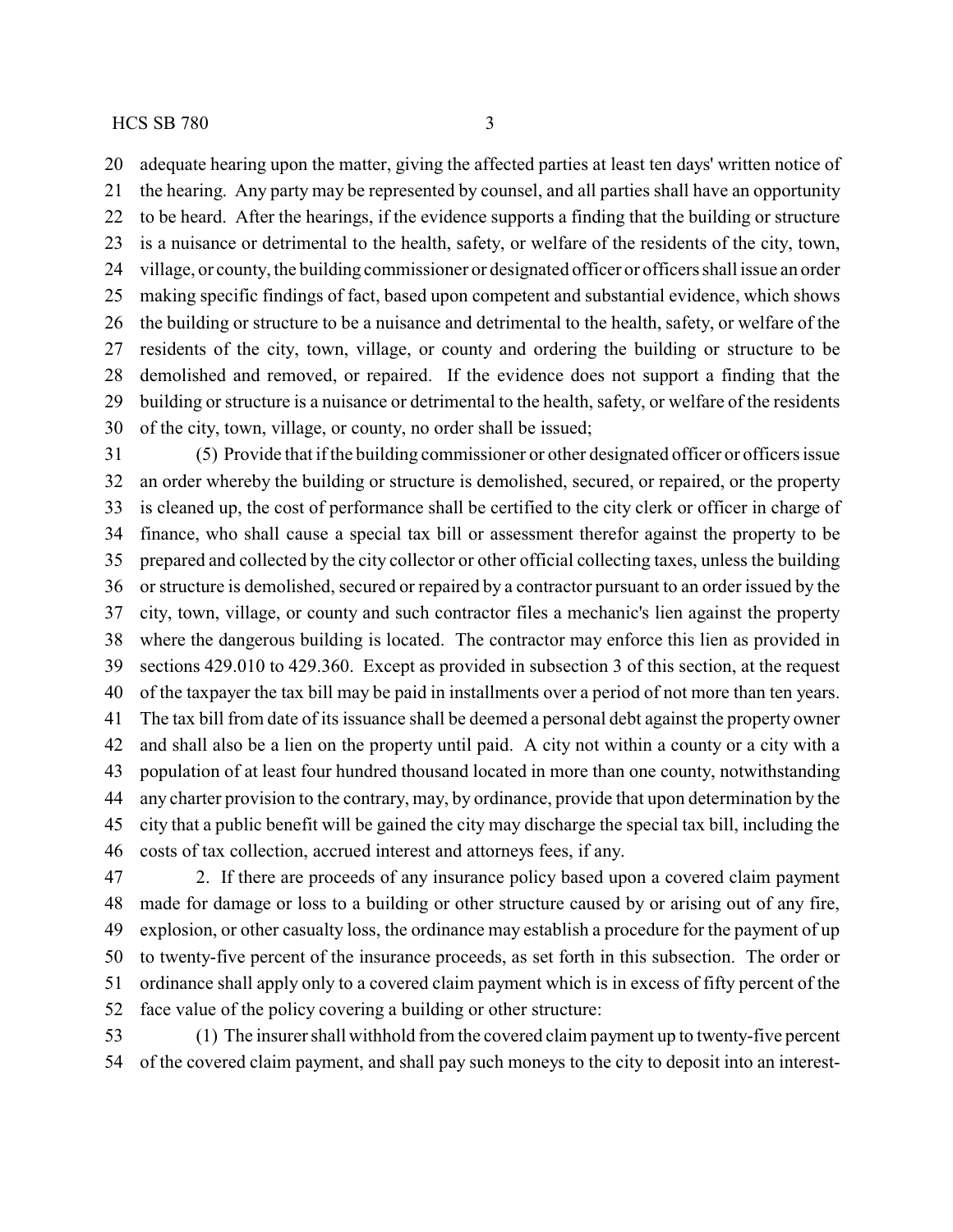bearing account. Any named mortgagee on the insurance policy shall maintain priority over any obligation under the order or ordinance;

 (2) The city or county shall release the proceeds and any interest which has accrued on such proceeds received under subdivision (1) of this subsection to the insured or as the terms of the policy and endorsements thereto provide within thirty days after receipt of such insurance moneys, unless the city or county has instituted legal proceedings under the provisions of subdivision (5) of subsection 1 of this section. If the city or county has proceeded under the provisions of subdivision (5) of subsection 1 of this section, all moneys in excess of that necessary to comply with the provisions of subdivision (5) of subsection 1 of this section for the removal, securing, repair and cleanup of the building or structure, and the lot on which it is located, less salvage value, shall be paid to the insured;

 (3) If there are no proceeds of any insurance policy as set forth in this subsection, at the request of the taxpayer, the tax bill may be paid in installments over a period of not more than ten years. The tax bill from date of its issuance shall be a lien on the property until paid;

 (4) This subsection shall apply to fire, explosion, or other casualty loss claims arising on all buildings and structures;

 (5) This subsection does not make the city or county a party to any insurance contract, and the insurer is not liable to any party for any amount in excess of the proceeds otherwise payable under its insurance policy.

 3. The governing body of any city not within a county and the governing body of any city with a population of three hundred fifty thousand or more inhabitants which is located in more than one countymay enact their own ordinances pursuant to section 67.400 and are exempt from subsections 1 and 2 of this section.

 4. Notwithstanding the provisions of section 82.300, any city may prescribe and enforce and collect fines and penalties for a breach of any ordinance enacted pursuant to section 67.400 or this section and to punish the violation of such ordinance by a fine or imprisonment, or by both fine and imprisonment. Such fine may not exceed one thousand dollars, unless the owner of the property is not also a resident of the property, then such fine may not exceed two thousand dollars.

 5. The ordinance may also provide that a city not within a county or a city with a population of at least three hundred fifty thousand located in more than one county may seek to recover the cost of demolition prior to the occurrence of demolition, as described in this subsection. The ordinance may provide that if the building commissioner or other designated officer or officers issue an order whereby the building or structure is ordered to be demolished, secured or repaired, and the owner has been given an opportunity for a hearing to contest such order, then the building commissioner or other designated officer or officers may solicit no less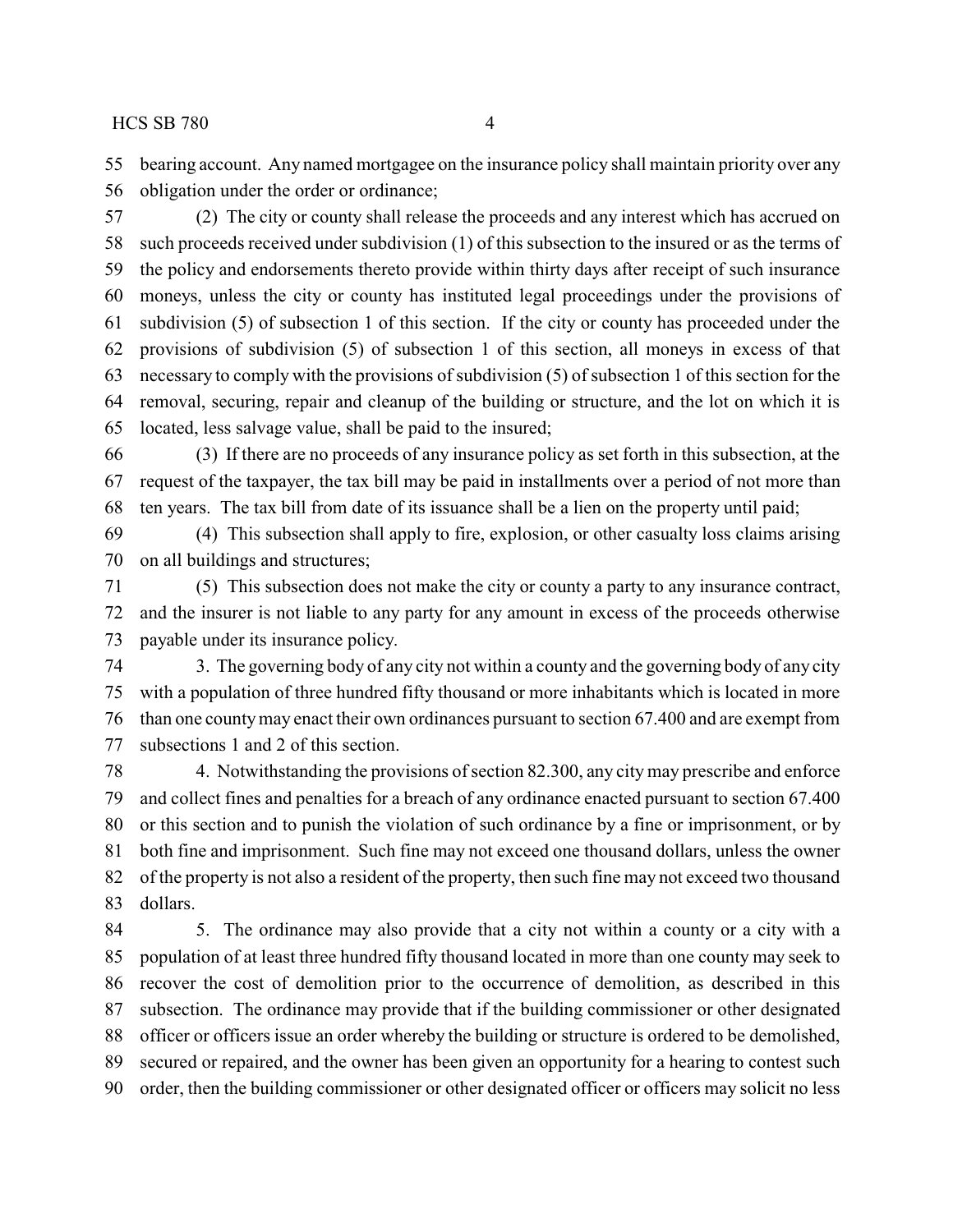than two independent bids for such demolition work. The amount of the lowest bid, including offset for salvage value, if any, plus reasonable anticipated costs of collection, including attorney's fees, shall be certified to the city clerk or officer in charge of finance, who shall cause a special tax bill to be issued against the property owner to be prepared and collected by the city collector or other official collecting taxes. The municipal clerk or other officer in charge of finance shall discharge the special tax bill upon documentation by the property owner of the completion of the ordered repair or demolition work. Upon determination bythe municipal clerk or other officer in charge of finance that a public benefit is secured prior to payment of the special tax bill, the municipal clerk or other officer in charge of finance may discharge the special tax bill upon the transfer of the property. The payment of the special tax bill shall be held in an interest-bearing account. Upon full payment of the special tax bill, the building commissioner or other designated officer or officers shall, within one hundred twenty days thereafter, cause the ordered work to be completed, and certify the actual cost thereof, including the cost of tax bill collection and attorney's fees, to the city clerk or other officer in charge of finance who shall, if the actual cost differs from the paid amount by greater than two percent of the paid amount, refund the excess payment, if any, to the payor, or if the actual amount is greater, cause a special tax bill or assessment for the difference against the property to be prepared and collected by the city collector or other official collecting taxes. If the building commissioner or other designated officer or officers shall not, within one hundred twenty days after full payment, cause the ordered work to be completed, then the full amount of the payment, plus interest, shall be repaid to the payor. Except as provided in subsection 2 of this section, at the request of the taxpayer the tax bill for the difference may be paid in installments over a period of not more than ten years. The tax bill for the difference from the date of its issuance shall be deemed a personal debt against the property owner and shall also be a lien on the property until paid.

**82.462. 1. Except as provided in subsection 3 of this section, a person who is not the owner of the real property or who is a creditor holding a lien interest on the property, and who suspects that the real property may be abandoned, may enter upon the premises of the real property to do the following:**

 **(1) Without entering any structure located on the real property, visually inspect the real property to determine whether the real property may be abandoned;**

- **(2) Upon a good faith determination based upon the inspection that the property is abandoned, perform any of the following actions:**
- **(a) Secure the real property;**

**(b) Remove trash or debris from the grounds of the real property;**

**(c) Landscape, maintain, or mow the grounds of the real property;**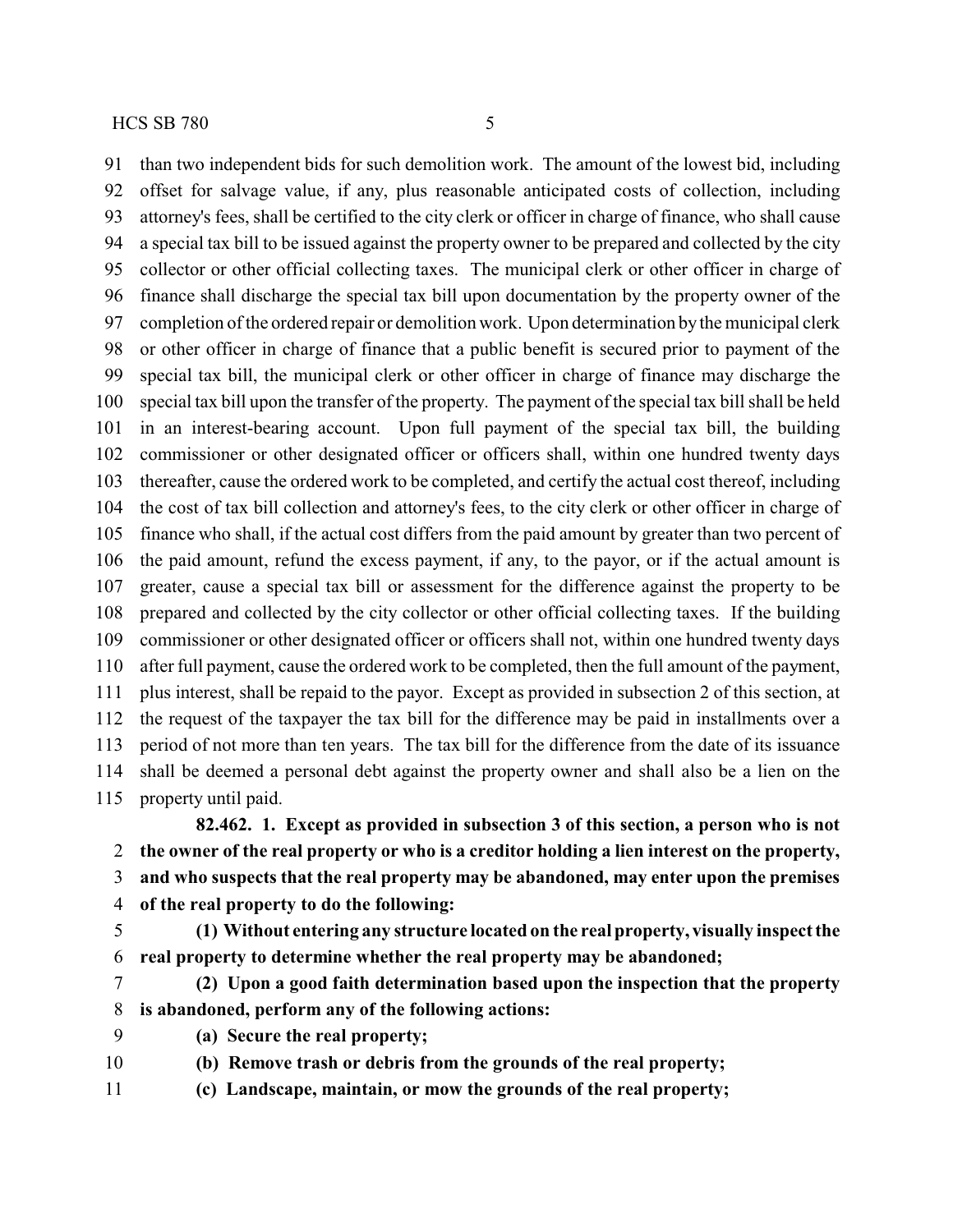$HCSSB 780$  6

**(d) Remove or paint over graffiti on the real property.**

 **2. A person who enters upon the premises and conducts the actions permitted in subsection 1 of this section and who makes a good faith determination based upon the inspection that the property is abandoned is immune from claims of civil and criminal trespass and all other civil liability therefor, unless the act or omission constitutes gross negligence or willful, wanton, or intentional misconduct.**

 **3. In the case of real property that is subject to a mortgage or deed of trust, the creditor holding the debt secured by the mortgage or deed of trust may not enter upon the premises of the real property under subsection 1 of this section if entry is barred by an automatic stay issued by a bankruptcy court.**

**4. For purposes of this section, "abandoned" property means:**

 **(1) A vacant, unimproved lot zoned residential or commercial for which the owner is in violation of a municipal nuisance or property maintenance code; or**

 **(2) With respect to actions taken pursuant to this section by a creditor holding a lien interest in the property, a property that contains a structure or building that has been continuously unoccupied by persons legally entitled to possession for at least six months prior to entry under this section and the creditor's debt secured by such lien interest has been continuously delinquent for not less than three months; or**

 **(3) With respect to actions taken pursuant to this section by persons other than creditors, a property that contains a structure or building that has been continuously unoccupied by persons legally entitled to possession for at least six months prior to entry under this section, and for which the owner is in violation of a municipal nuisance or property maintenance code, and for which either:**

**(a) Ad valorum property taxes are delinquent; or**

 **(b) The property owner has failed to comply with any municipal ordinance requiring registration of vacant property, or the municipality has determined the structure to be uninhabitable due to deteriorated conditions.**

**5. This section shall apply only to real property located in any home rule city.**

84.510. 1. For the purpose of operation of the police department herein created, the chief of police, with the approval of the board, shall appoint such number of police department employees, including police officers and civilian employees as the chief of police from time to time deems necessary.

 2. The base annual compensation of police officers shall be as follows for the several ranks:

 (1) Lieutenant colonels, not to exceed five in number, at not less than seventy-one thousand nine hundred sixty-nine dollars, nor more than **[**one hundred thirty-three thousand eight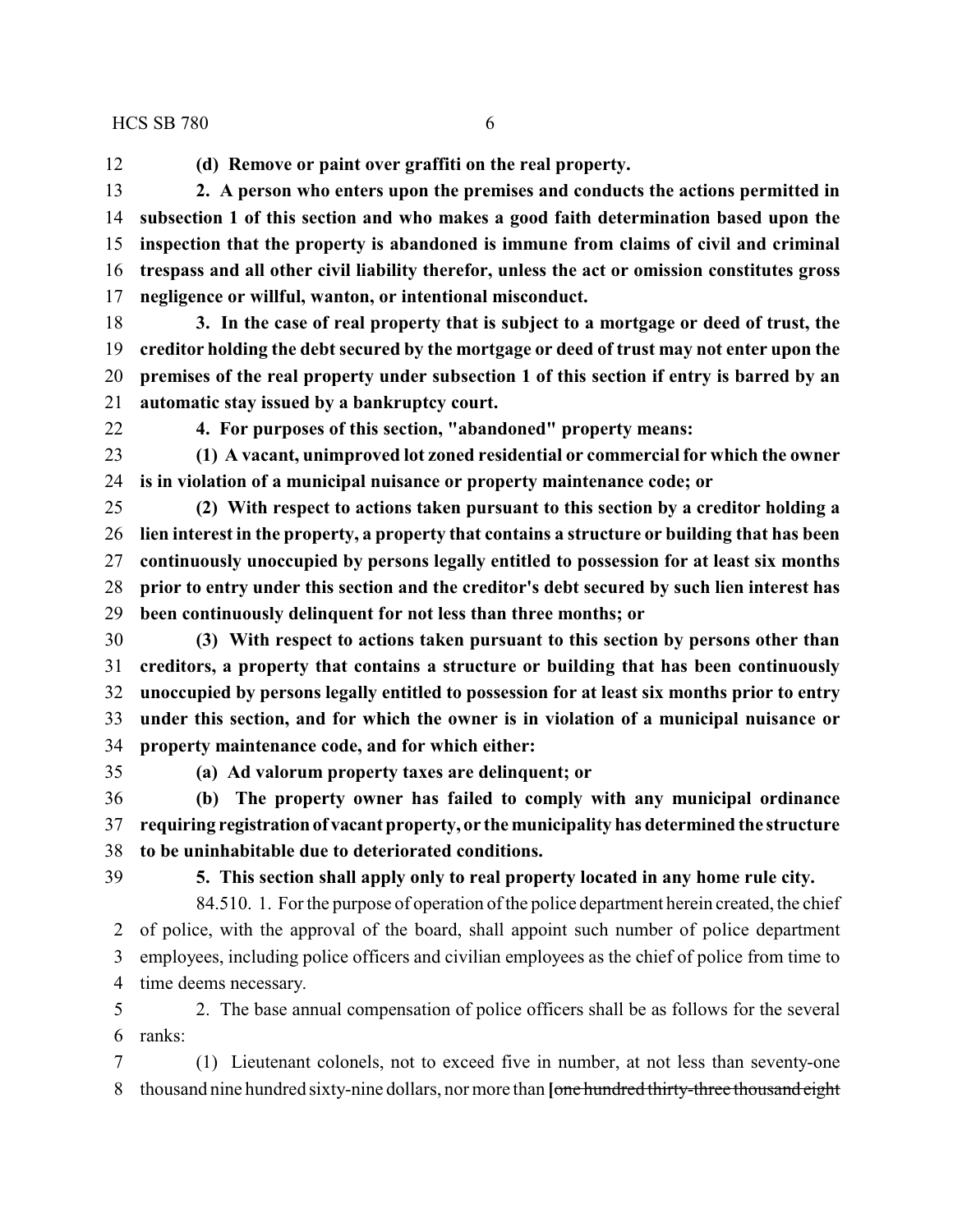HCS SB 780 7

 hundred eighty-eight**] one hundred forty-six thousand one hundred twenty-four** dollars per annum each;

 (2) Majors at not less than sixty-four thousand six hundred seventy-one dollars, nor more than **[**one hundred twenty-two thousand one hundred fifty-three**] one hundred thirty-three thousand three hundred twenty** dollars per annum each;

- (3) Captains at not less than fifty-nine thousand five hundred thirty-nine dollars, nor more than **[**one hundred eleven thousand four hundred thirty-four**] one hundred twenty-one thousand six hundred eight** dollars per annum each;
- (4) Sergeants at not less than forty-eight thousand six hundred fifty-nine dollars, nor more than **[**ninety-seven thousand eighty-six**] one hundred six thousand five hundred sixty** dollars per annum each;
- (5) Master patrol officers at not less than fifty-six thousand three hundred four dollars, nor more than **[**eighty-seven thousand seven hundred one**]ninety-four thousand three hundred thirty-two** dollars per annum each;
- (6) Master detectives at not less than fifty-six thousand three hundred four dollars, nor more than **[**eighty-seven thousand seven hundred one**] ninety-four thousand three hundred thirty-two** dollars per annum each;
- (7) Detectives, investigators, and police officers at not less than twenty-six thousand six hundred forty-three dollars, nor more than **[**eighty-two thousand six hundred nineteen**] eighty-seven thousand six hundred thirty-six** dollars per annum each.
- 3. The board of police commissioners has the authority by resolution to effect a comprehensive pay schedule program to provide for step increases with separate pay rates within each rank, in the above-specified salary ranges from police officers through chief of police.
- 4. Officers assigned to wear civilian clothes in the performance of their regular duties may receive an additional one hundred fifty dollars per month clothing allowance. Uniformed officers may receive seventy-five dollars per month uniform maintenance allowance.
- 5. The chief of police, subject to the approval of the board, shall establish the total regular working hours for all police department employees, and the board has the power, upon recommendation of the chief, to pay additional compensation for all hours of service rendered in excess of the established regular working period, but the rate of overtime compensation shall not exceed one and one-half times the regular hourly rate of pay to which each member shall normally be entitled. No credit shall be given nor deductions made from payments for overtime for the purpose of retirement benefits.
- 6. The board of police commissioners, bymajorityaffirmative vote, including the mayor, has the authority by resolution to authorize incentive pay in addition to the base compensation as provided for in subsection 2 of this section, to be paid police officers of any rank who they